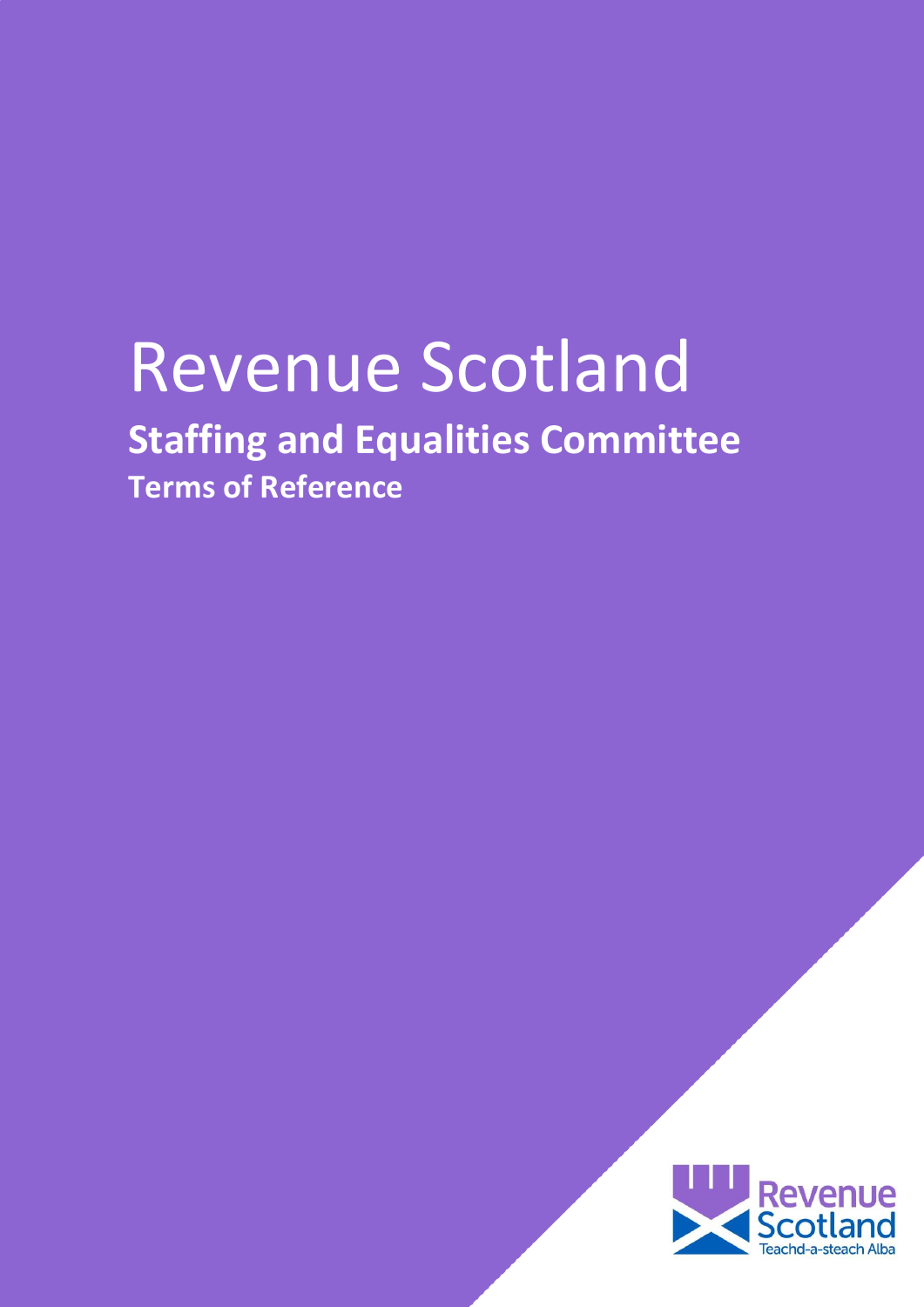

## **Staffing & Equalities Committee**

## **1 ROLE**

1.1 Revenue Scotland aims to be an employer of choice, maintaining the highest possible standards in the engagement and management of employees and offering internal opportunities, including the development of skills and opportunities which will assist employees' career planning and career development beyond the organisation.

1.2 The Staffing & Equalities Committee of Revenue Scotland is a standing committee of the Board. The role of the Committee is to advise the Board and assist the Chief Executive on matters of staff structure, performance management and other systems and processes relating to staff management and welfare, attraction, retention and development, contributing to the Board's corporate role and responsibilities.

1.3 The Staffing and Equalities Committee will liaise with the Scottish Government and other government departments to ensure accordance to staffing policies and best practice. In addition the committee will advise in relation to Revenue Scotland's Equalities duties, including but not restricted to employees.

### **2 MEMBERSHIP**

2.1 The Board will appoint the Committee which will comprise two non-executive Board members and may include up to one other co-opted member. Any co-opted member will not be remunerated but may be paid expenses at the same rate as Board members.

2.2 Nominations for a co-opted member of the Committee would be subject to approval of the Revenue Scotland Board.

2.3 A quorum for any meeting will be two members. By exception and with agreement of the Chair, members can attend by telephone conference.

2.4 The Staffing and Equalities Committee will be attended by the Chief Executive and the Head of Corporate Services and Finance.

2.5 The Staffing & Equalities Committee will be provided with a secretariat function by members of staff of Revenue Scotland appointed by the Chief Executive to act in this capacity.

### **3 TERMS OF REFERENCE**

3.1 The primary objective of the Committee is to provide assurance to the Revenue Scotland Board on the establishment and maintenance of an effective framework and systems for the remuneration, performance, evaluation and welfare of staff.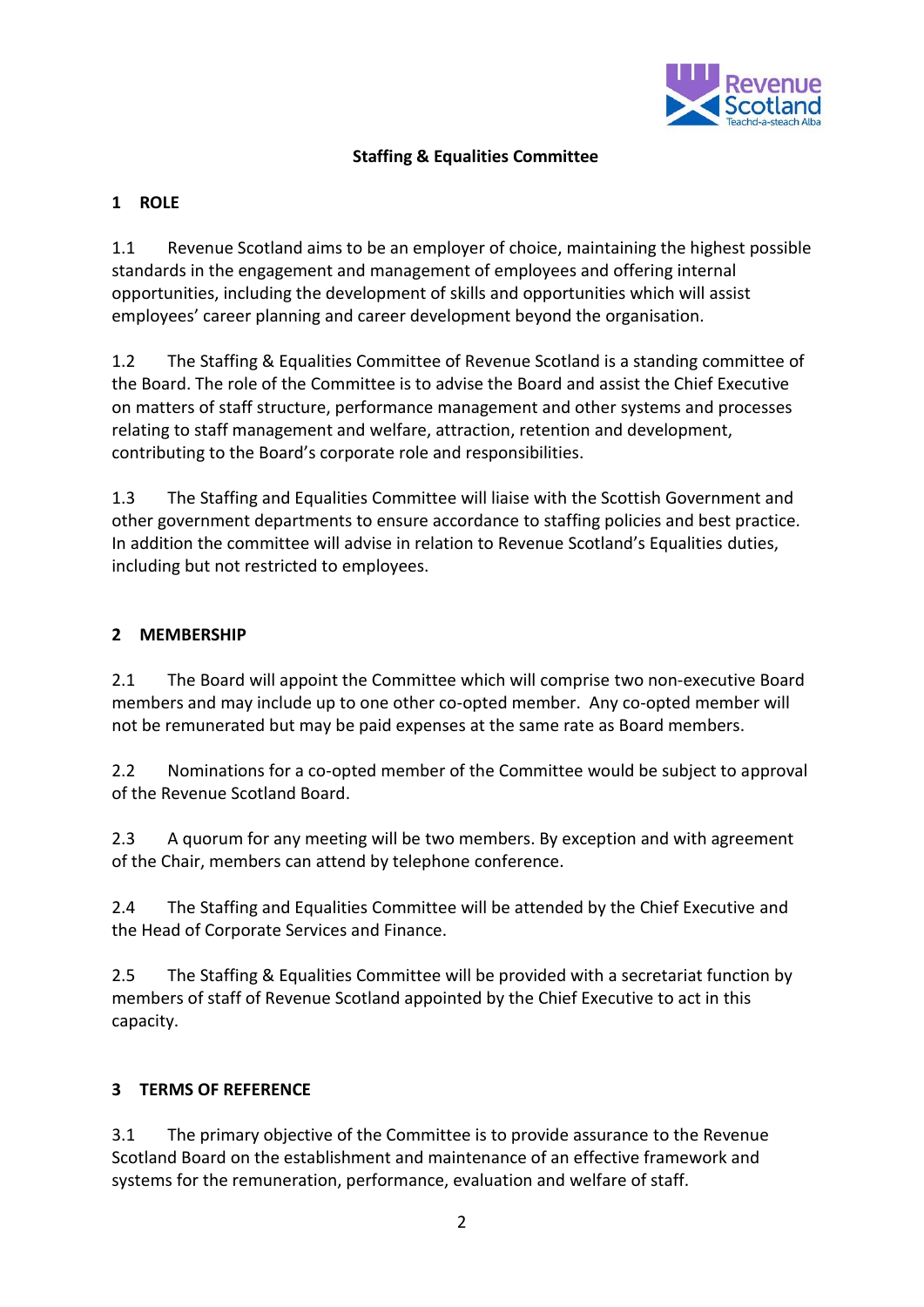

#### 3.2 The committee will:

- scrutinise Revenue Scotland's overall approach and systems with the objective of ensuring these meet best practice for the attraction, retention and development of staff;
- scrutinise Revenue Scotland's overall approach and systems with the objective of ensuring these meet best practice in addressing health and safety, and other issues relating to the general welfare and wellbeing of staff; and
- scrutinise Revenue Scotland's overall approach and systems with the objective of ensuring these meet best practice in addressing the organisation's duties and aspirations in relation to equality and diversity.
- 3.3 Scrutiny will include:
	- reviewing the performance management framework for all staff;
	- reviewing the effectiveness and impact of the performance management system in operation;
	- reviewing the effectiveness and impact of individual and corporate learning and development programmes;
	- maintaining awareness and advising the Board on any major proposals for changes in staff pay, pensions and benefits;
	- constructively challenging and supporting the Chief Executive in operating and continuously improving systems; and
	- ensuring that RS has due regard to succession planning.
- 3.4 In addition, the committee will:
	- report to the Board any issues which may have emerged since the previous meeting.
	- alert the Board to issues that pose a material risk to the delivery of the organisations aims, strategic objectives and major programmes; and
	- undertake any other specific tasks at the request of the Board or Chief Executive.

#### **4 SECRETARIAT SERVICES**

4.1 Secretariat will arrange Staffing and Equalities Committee meetings one year in advance.

4.2 Not less than seven calendar days prior to the date of a Committee meeting the following documents will be issued electronically by the Secretariat to each Committee member:

- a notice convening the meeting (detailing date, time and location);
- an agenda detailing the business to be transacted (with each item clearly indicating whether the matter is for decision or for scrutiny); and